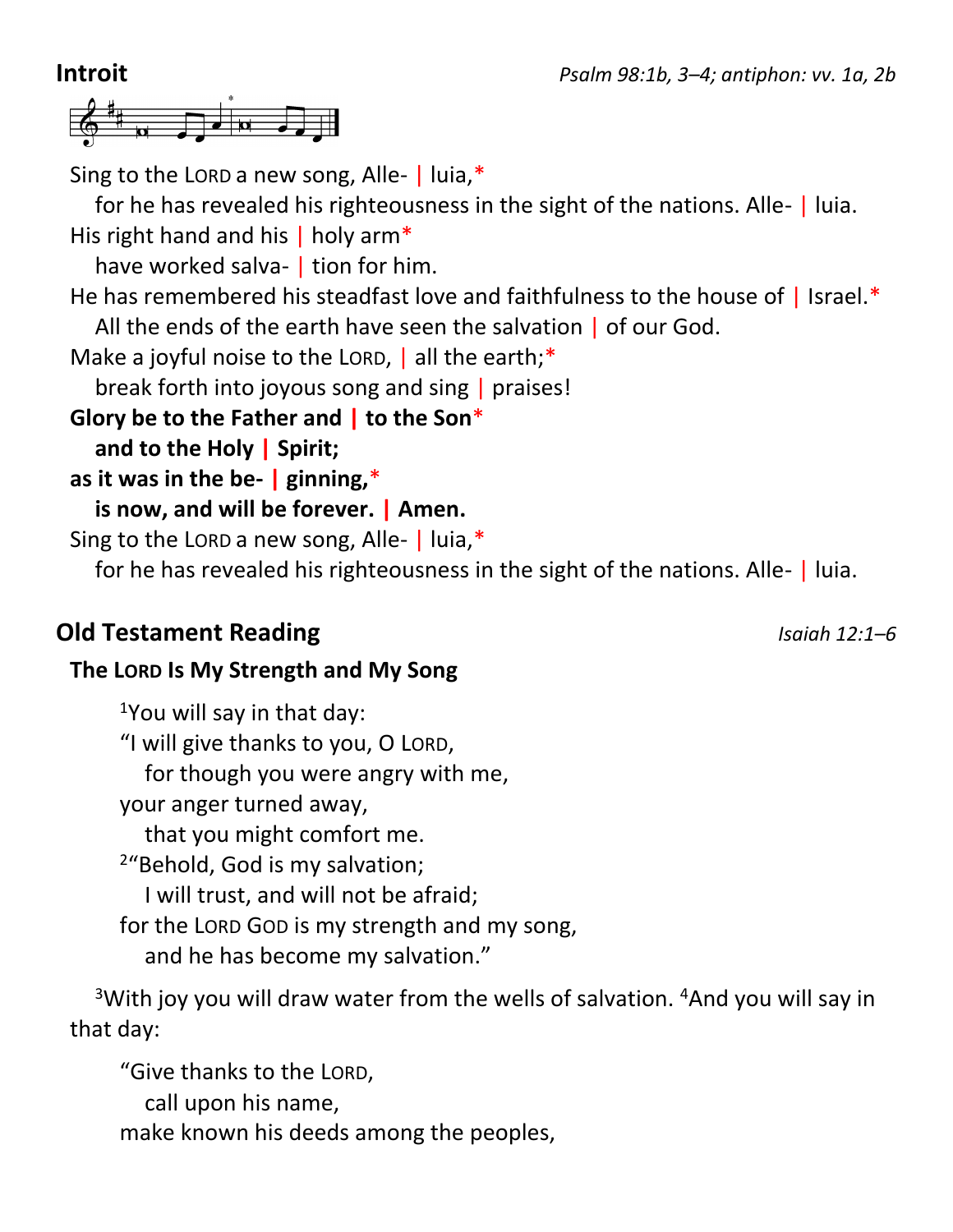proclaim that his name is exalted. <sup>5</sup>"Sing praises to the LORD, for he has done gloriously; let this be made known in all the earth.  $6$ Shout, and sing for joy, O inhabitant of Zion, for great in your midst is the Holy One of Israel."

**Psalm** *Psalm 66:1–8; antiphon: v. 5*  $\phi$   $\theta$   $\theta$   $\theta$   $\theta$   $\theta$   $\theta$ 

### **How Awesome Are Your Deeds**

<sup>1</sup>Shout for joy to God,  $|$  all the earth;\* <sup>2</sup>sing the glory of his name; give to him | glorious praise! <sup>3</sup>Say to God, "How awesome | are your deeds!\* So great is your power that your enemies come cringing | to you. <sup>4</sup>All the earth worships you and sings prais- | es to you;\* they sing praises | to your name." <sup>5</sup>Come and see what | God has done:\* he is awesome in his deeds toward the chil- | dren of man.  $6$ He turned the sea into | dry land;\* they passed through the riv- | er on foot. There did we rejoice in him,  $7$ who rules by his might forever, whose eyes keep watch on the  $|$  nations—\* let not the rebellious ex- | alt themselves. <sup>8</sup>Bless our God, O | peoples;\* let the sound of his  $|$  praise be heard, Glory be to the Father and | to the Son\* and to the Holy | Spirit; **as it was in the be- | ginning,\* is now, and will be forever. | Amen.**